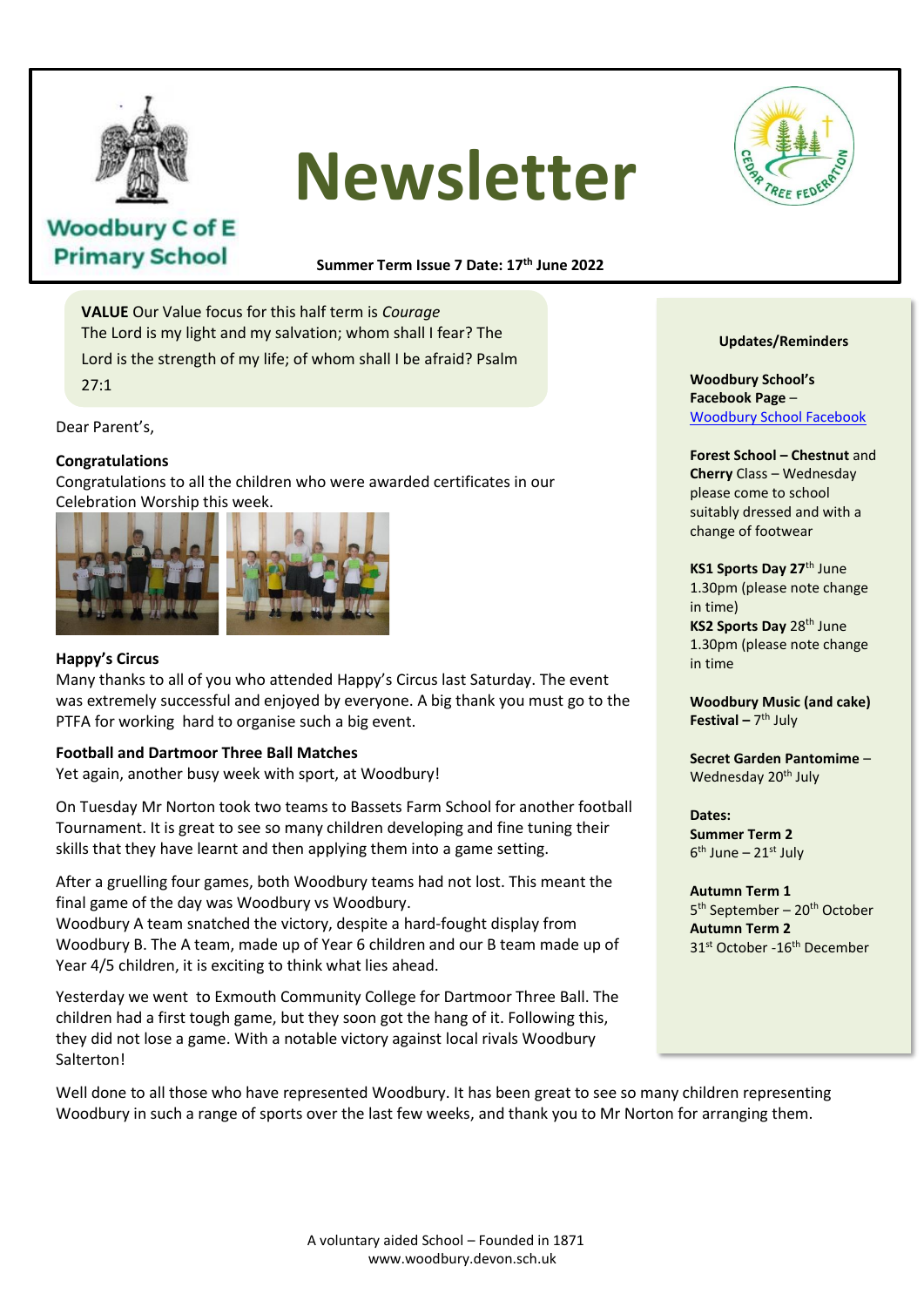#### **Hats and Sun Cream**

Please can you ensure that your child is bringing a hat to school, it has been getting very hot during the day and when the children are outside in the midday sun, they should be wearing a hat. Likewise, please ensure you apply long lasting sunscreen to your child before they come into school.

#### **Bikeability Year 5 – next 2 weeks**

The children have all been told which week they are having their Bikeability training - if your child is in next week's group, **please ensure they bring their bike to school on Monday morning**.

#### **Tempest Photographer**

Yesterday you were all emailed the link to order the class photo's <https://htmp.st/Woodbury22> There will be a free "deliver to school" option open for approximately 14 days, otherwise home delivery is available for £5 postage and packing.

#### **Premier Education Wraparound Care**

See attached leaflet with information on booking your child/children into the new wraparound care (breakfast and after school) for next term.

#### **Lost Property**

The lost property bin in the playground is full. Please ensure you look in it If you think your child has lost something and reclaim their clothing.

#### **Help us to win some books for our library**

Our school needs you! Help us win £1,000 of National Book Tokens and a membership to the School Library Association to help rebuild the library and encourage reading for pleasure - plus you could win £100 for yourself! Enter here: <http://www.nationalbooktokens.com/schools>

#### **Trophies**

If you have any trophies from last year at home – either sport or end of Year 6, please return them to the school office. Don't forget to have your child's name engraved on them.

#### **Wanted**

Chestnut class are working on a project for World Oceans Day. Please could any bottle caps be donated to the class to help with their recycling project, they can be any colour, any size but bottle tops would be great.

Wishing you a lovely weekend,

Miss Gillian Pyle,

Head of School.

*"Learning to live life in all its fullness"*